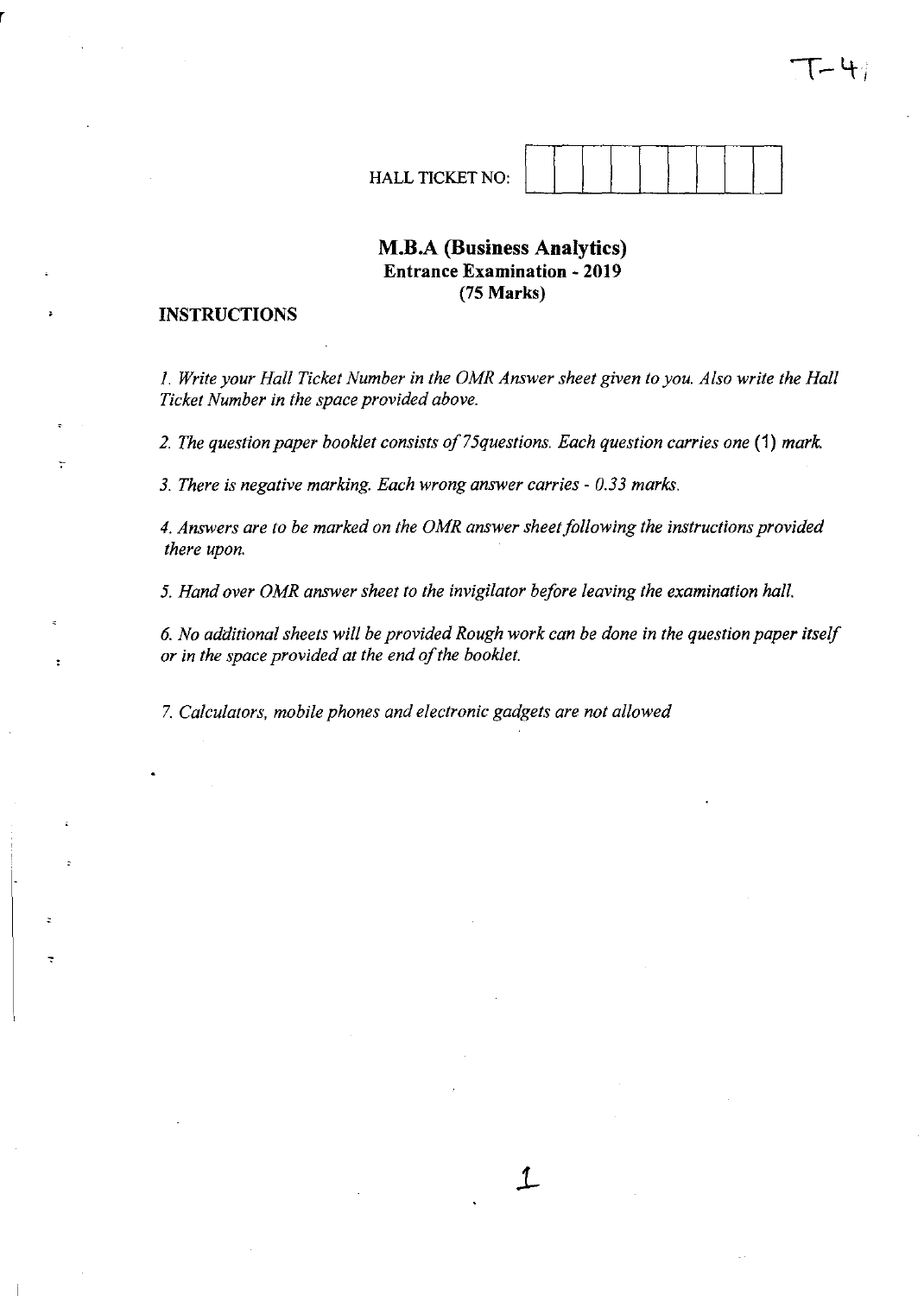Direction for the questions 1 to 5: each of the questions consists of two words that have a certain relationship to each other, followed by four pairs of words. Select the pair of words that has the same relationships as the original pair of words.

- 1. Propensity: Tendency
	- A. Prologue: Epilogue
	- B. Audacity: Impudence
	- C. Master: Slave
	- D. Conduct: Immorality
- 2. Preamble: Constitution
	- A. Word: Dictionary
	- B. Contents: Magazine
	- C. Explanation: Poetry
	- D. Preface: Book
- 3. Intimidate: Wheedle
	- A. Resolute: Impetuous
	- B. Coordinate: Disinter
	- C. Defile: Rebuke
	- D. Extol: Disparage
- 4. Plaintiff: Defendant
	- A. Judge: Jury
	- B. Court: law
	- C. Attorney: Lawyer
	- D. Injured: Accused
- 5. Money: Transaction
	- A. Life: Death
	- B. Ideas: Exchange
	- C. Language: Conversation
	- D. Water: Drink

Directions for questions 6 to 10: From The given words, choose a word which means almost the same as given below

6. Debunked

- A. Validated
- B. Exposed
- C. Dismissed
- D. Approved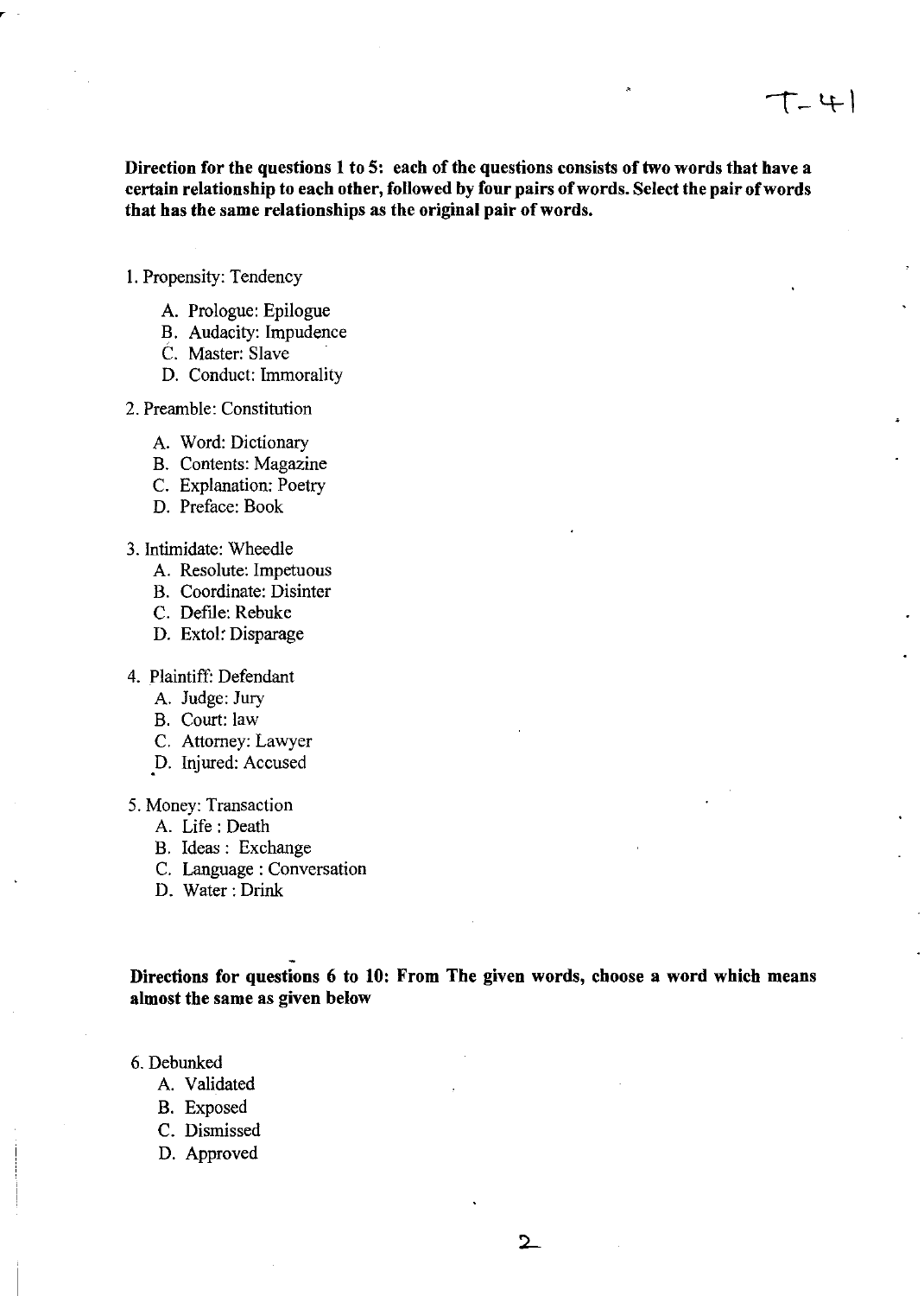7. Ascend

A. Leap

B. Grow

C. Deviate

D. Mount

8. Indict

A. Condemn

B. Reprimand

C. Accuse

D. Allege

9. Admonish

A. Punish

B. Reprimand

C. Punish

D. Curse

10. Circumscribed

A. Limited

B. Eroded

C. Entangled

D. Destroyed

**·Directions for questions 11 to 15: From the given words, choose a word which means the almost opposite as the given word.** 

 $7 - 4$ 

11. Native

A. Alien

B. Innate

C. Aboriginal

D. Fragile

12. Ostentation

A. semblance

B. flourish

C. modesty

D. boasting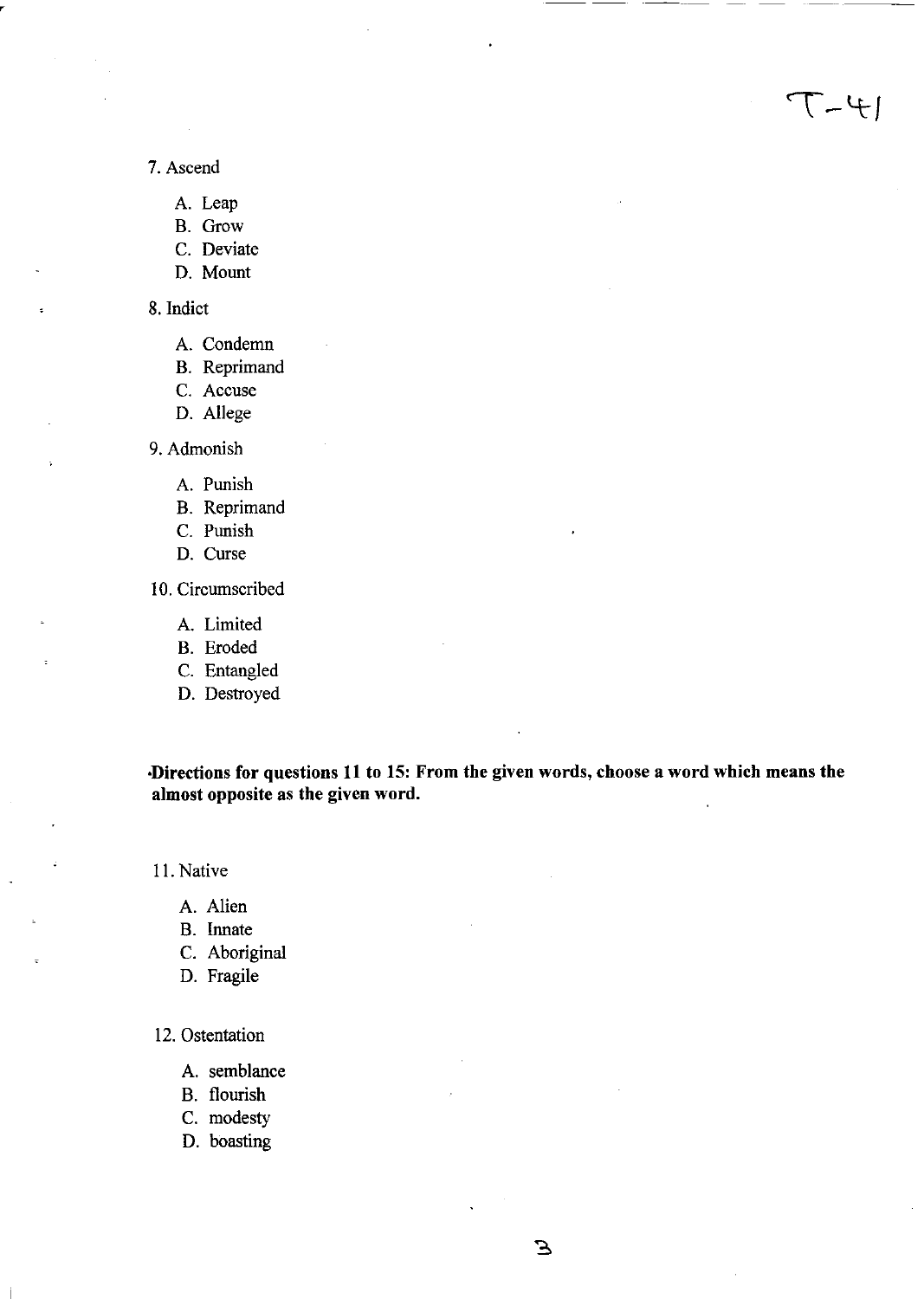- 13. Amenity
	- A. Abomination
	- B. advantage
	- C. comfort
	- D. Enrichment

### 14. Fervent

- A. Intense
- B. Religious
- C. Apathetic
- D. Fiery
- 15. Belittle
	- A. Exaggerate
	- B. flatter
	- C. Criticise
	- D. Adore

Directions: Choose the appropriate word relationship from the following to fill in the blanks.

16. Gravity is related to Pull in the same way as Magnetism is related to -------------

- A. Repulsion
- B. Separation
- C. Attraction
- D. Push

17. Earth is related to Axis in the same way as Wheel is related to ------

- A. Tyre
- B. Car
- C·. Road
- D. Hub

18. Indiscreet is related to Imprudent in the same way as Indisposed is related to ------

- A. Concerned
- B. Crucial
- C. Clear
- D. Reluctant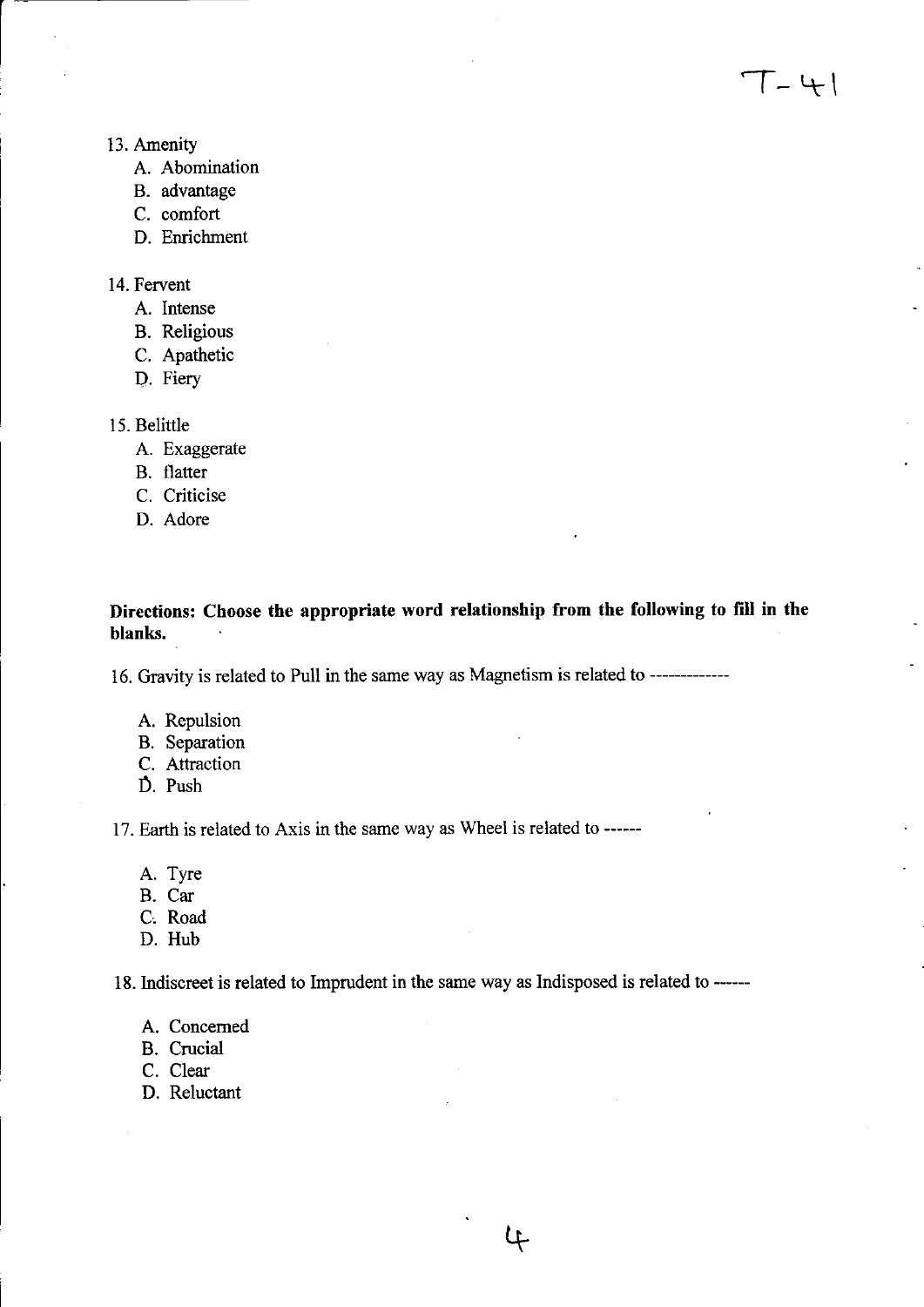19. Hygrometer is to Humidity as Sphygmomanometer is to --------------

- A. Pressure
- B. Blood Pressure
- C. Precipitation
- D. Heart beat

20. Magnalium is to Aluminium as Brass is to ----------

-----\_.-

- A. Lead
- B. Copper
- C. Magnesium
- D. Iron

21. A can complete a work in 12 days and B can complete in 8 days. A works for 8 hours every day while B works for 10 hours every day. If A and B together start working 8 hours per day, in how many days will they complete the work?

A. 8 days

- B. 60/11 days
- C. 39/12 days
- D. 15/8 days

22. A alone can do a piece of work in 6 days and B alone in 8 days. A and B undertook to do it for Rs. 3200. With the help of C, they completed the work in 3 days. How much is to be paid to C?

A. Rs. 375 B. Rs. 400 C.Rs.600 D. Rs. 800

23: Hari took a loan ofRs. 1200 with simple interest for as many years as the rate of interest. If she paid Rs. 432 as interest at the end of the loan period, what was the rate of interest?

A. 3.6 B.6 C.18 D.5

24. Let N be the greatest number that will divide 1305, 4665 and 6905, leaving the same remainder in each case. Then sum of the digits in N is:

A.4 B.5

C.6

D.8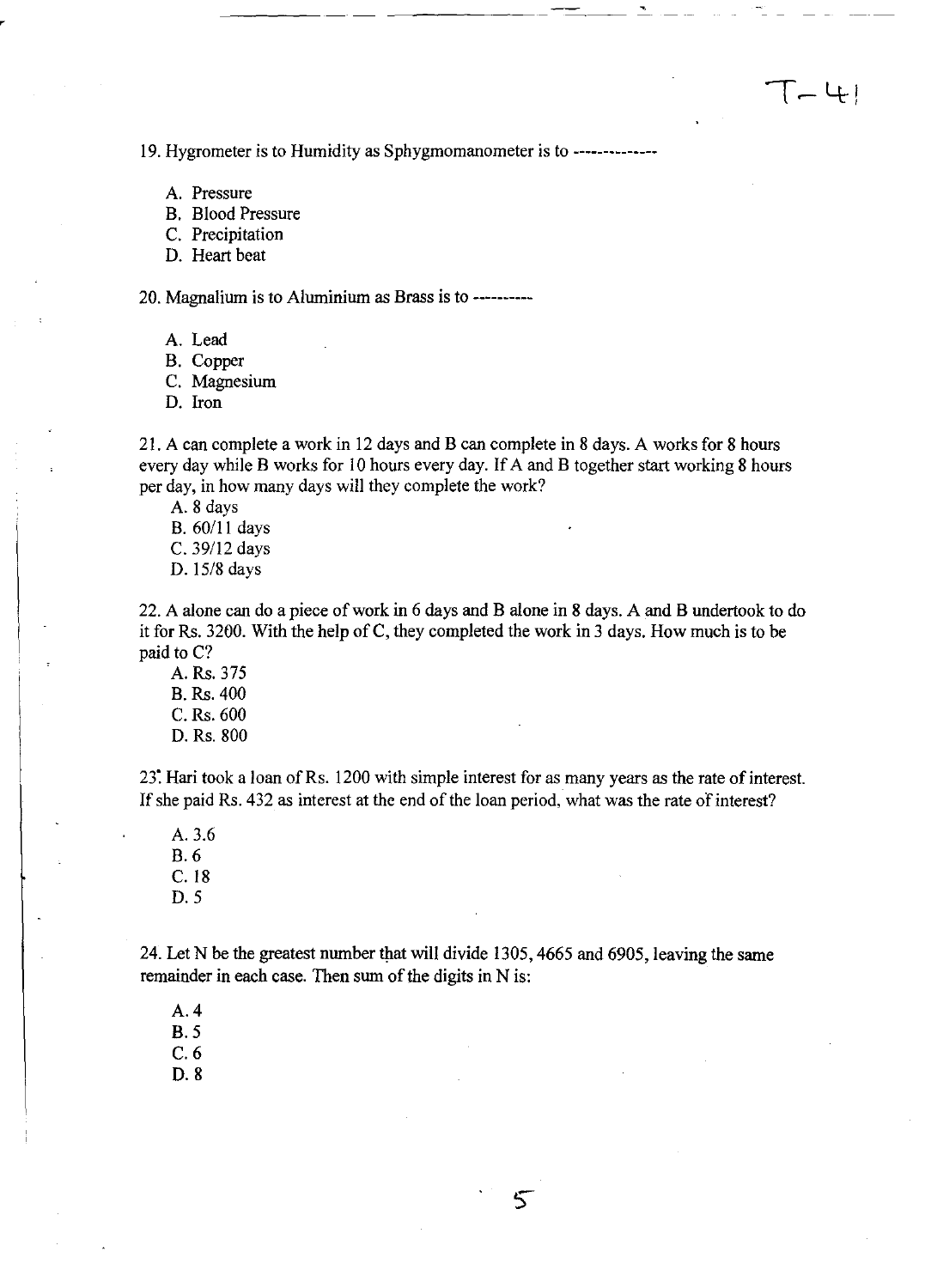25. The greatest possible length which can be used to measure exactly the lengths 7 m, 3 m 85 cm, 12 m 95 cmis:

A. 15 cm B. 25 cm C. 35 cm D. 42cm

26. A train can travel 50% faster than a car. Both start from point A at the same time and reach point B 75 kms away from A at the same time. On the way, however, the train lost about 12.5 minutes while stopping at the stations. The speed of the car is:

A. 100 kmph B. 110 kmph C. 120kmph

D. 130kmph

27. The sum of the present ages of a father and his son is 60 years. Six years ago, father's age was five times the age of the son. After 6 years, son's age will be:

A. 12 years B. 14 years C. 18 years D. 20 years

28. How many times are the hands of a clock at right angle in a day?

A. 22<br>B. 24<br>C. 44 C. 44 D. 48

29. An error 2% in excess is made while measuring the side of a square. The percentage of error in the calculated area of the square is:

| А. | 2%    |  |  |
|----|-------|--|--|
| В. | 2.02% |  |  |
| C. | 4%    |  |  |
| D. | 4.04% |  |  |

#### **Direction for questions 30 to 34: look carefully for the pattern and complete the series**

30. Look at this series: 22, 21, 23, 22, 24, 23, \_\_ What number should come next?

A. 22 B. 24 C. 25 D. 26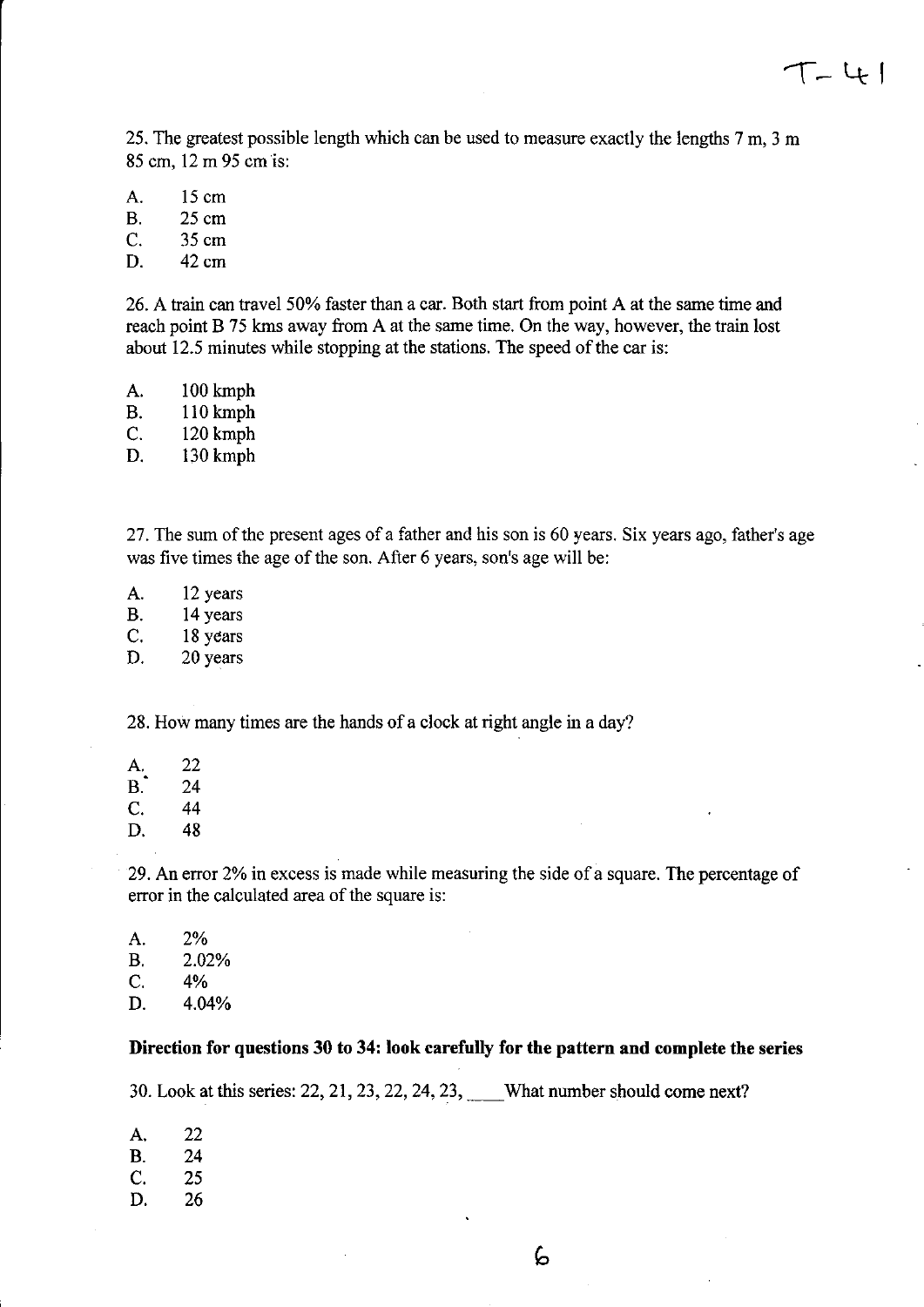31. FAG, GAF, HAl, IAH, \_\_ which series should come next?

A. JAK

r

B. HAL

C. HAK

D. JAI

32. QAR, RAS, SAT, TAU, \_\_ which series should come next?

A. UAV

B. UAT

C. TAS

D. TAT

33. ZA5, Y4B, XC6, W3D, which series should come next?

A. E7V

B. V2E

C. VES

D. VE7

34. Look at this series: **4,7,12,19,28** \_\_\_ what number should come next?

A. 39

B. 30

C. 32

D. 36

3S. Amit said - "This girl is the wife of the grandson of my mother". How is Amit related to the girl?

A. Brother

B. Grandfather

C. Husband

D. Father-in-law

36. A man has Rs.480 in the denominations of one-rupee notes, five-rupee notes and tenrupee notes. The number of notes of each denomination is equal. What is the total number of notes that he has?

∓

A. 4S

B. 60

C. 75

D. 90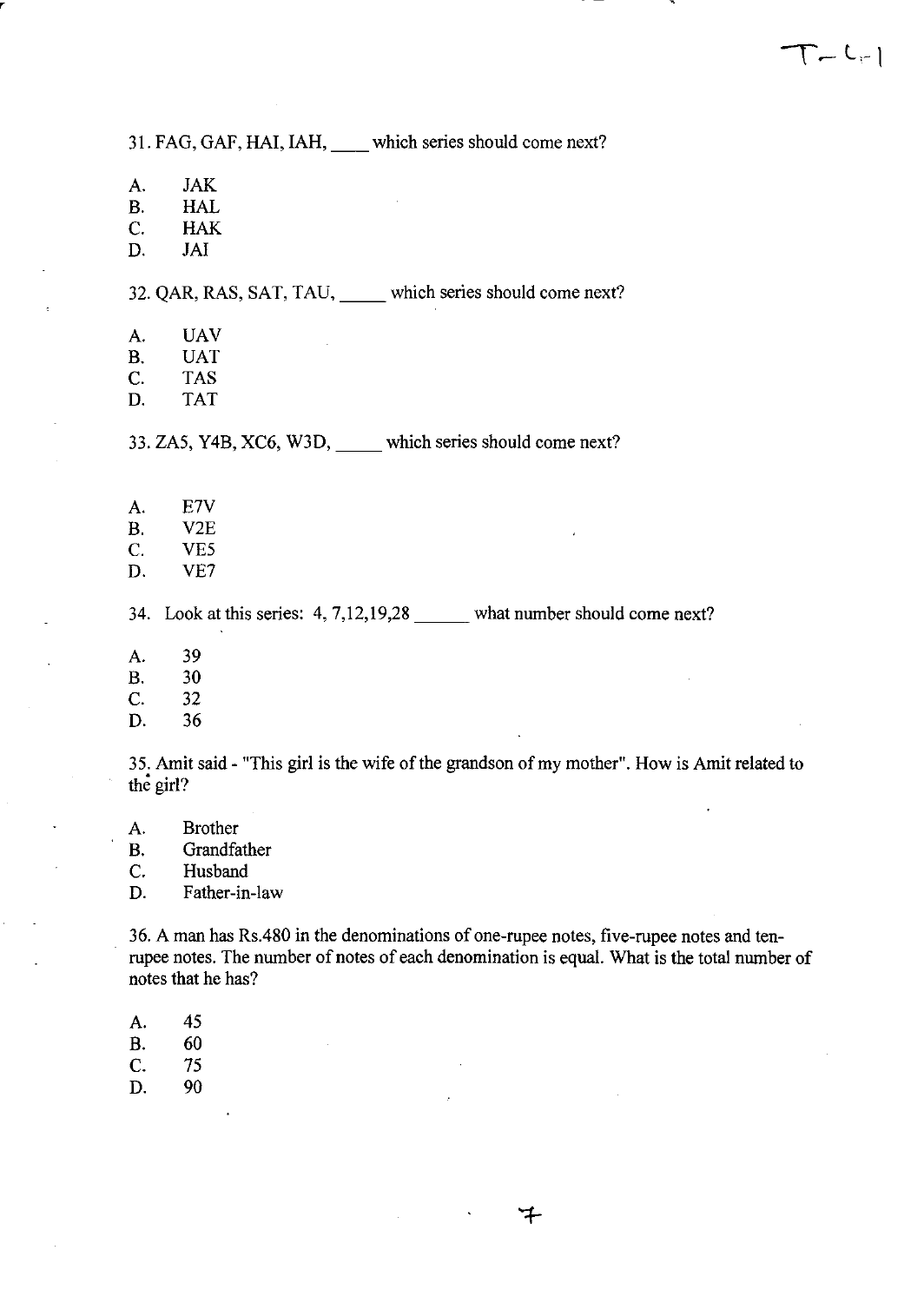37. In certain code TEACHER is written as VGCEJGT. The code of CHILDREN will be

- A. EKNJFTGP
- B. EJKNFTGP
- C. KNJFGTP
- D. None of these

38. A man pointing to a lady said, "The son of her only brother is the brother of my wife". The lady is related to the man as

- A. Mother's sister
- B. Grand mother
- C. Mother-in-law
- D. Sister of Father-in-law

39. The next term in the following series YEB, WFD, UHG, SKI \_\_ ? Will be

- A. TLO
- B. QOL
- C. QLO
- D. GQP

40. A is sister of B. F is daughter of G. C is mother of B. D is father of C. E is mother of D. A is related to D as

- A. Grand daughter
- B. Daughter
- C. Daughter-in-law
- D. Sister

41. A person has to buy both apples and mangoes. The cost of one apple is Rs 7/- whereas that of a mango is Rs  $5/-$ . If the person has Rs 38, the number of apples he can buy is

- A. 1
- B.2
- C. 3
- D. 4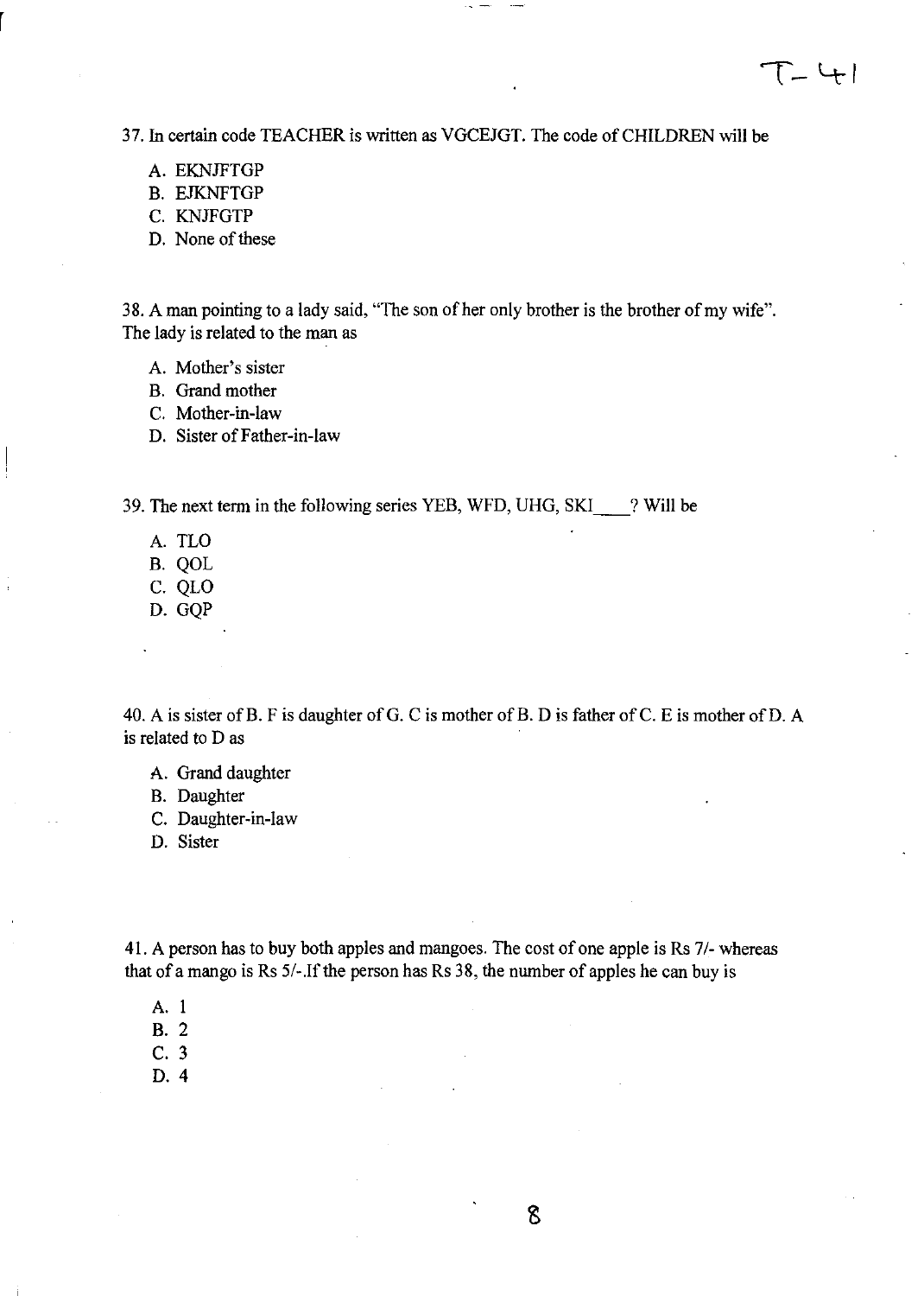42. The mean marks obtained by a class of 40 students is 65. The mean marks of half of the students is found to be 45. The mean marks of the remaining students is

A. 85

B. 60

C. 70

D. 65

43. Ali buys a glass, a pencil box and a cup and pays Rs 21 to the shopkeeper. Rakesh buys a cup, two pencil boxes and a glass and pays Rs 28 to the shopkeeper. Preeti buys two glasses, a cup and two pencil boxes and pays Rs 35 to the shopkeeper. The cost of 10 cups will be

A. Rs40

B. Rs60

C. Rs 80

D. Rs 70

44. Two railway tickets from city A to B and three tickets from city A to C cost Rs 177. Three tickets from city A to B and two tickets from city A to C cost Rs 173. The fare for city B from city A will be Rs.

A. 25

B. 27

C. 30

D. 33

45. A person walks 10m in front and 10m to the right. Then every time turning to his left, he walks 5, 15 and 15 m respectively. How far is he now from his starting point?

A.20m

B. 15m

C. 10m

D. 5m

46. Anil played 8 cricket matches. The mean (average) of the runs was found to be 80. After playing four more matches, the mean of the runs of all the matches was found to be 70. The total runs made in the last four matches is

9

A.400

B. 300

C. 200

D. 100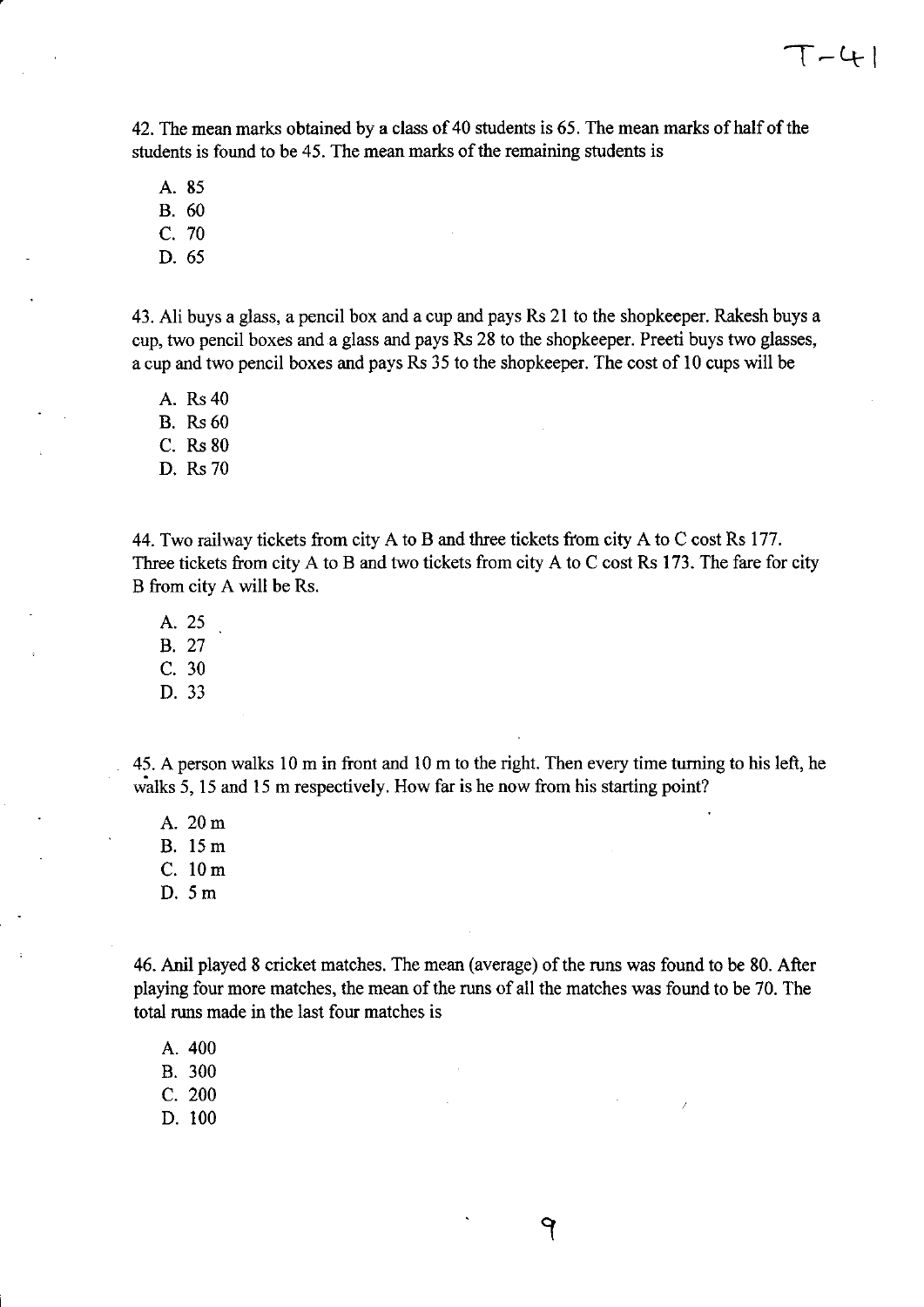$T - 41$ 

47. The integers 49966 and 52231 when divided by a three digit number 'n' give the same remainder. What is the value of n?

> A. 367 B. 453 C. 462

r

D. 298

48. The HCF of two numbers is 21 and their LCM is 4641. If one of the numbers is between 200 and 300, find the other number.

A. 221 B. 273 C. 357 D. 441

49. From a circular sheet of paper with a radius 20 cm, four circles of radius 5 cm each are cut out. What is the ratio of the uncut to the cut portion?

A. 1: 3 B. 4: 1 C. 3: 1 D. 4: 3

 $\ddot{\phantom{a}}$ 

50. X does half as much work as Y in one-sixth of the time. If together they take 10 days to complete a work, how much time shall B alone take to do it?

A. 70 days B. 30 days C. 40 days D. 50 days

51. Kamala can do a work in 15 days. Bimala is 50% more efficient than Kamala. The number of days, Bimala will take to do the same piece of work, is

A. 14 B. 12 C. 10 D. 21/2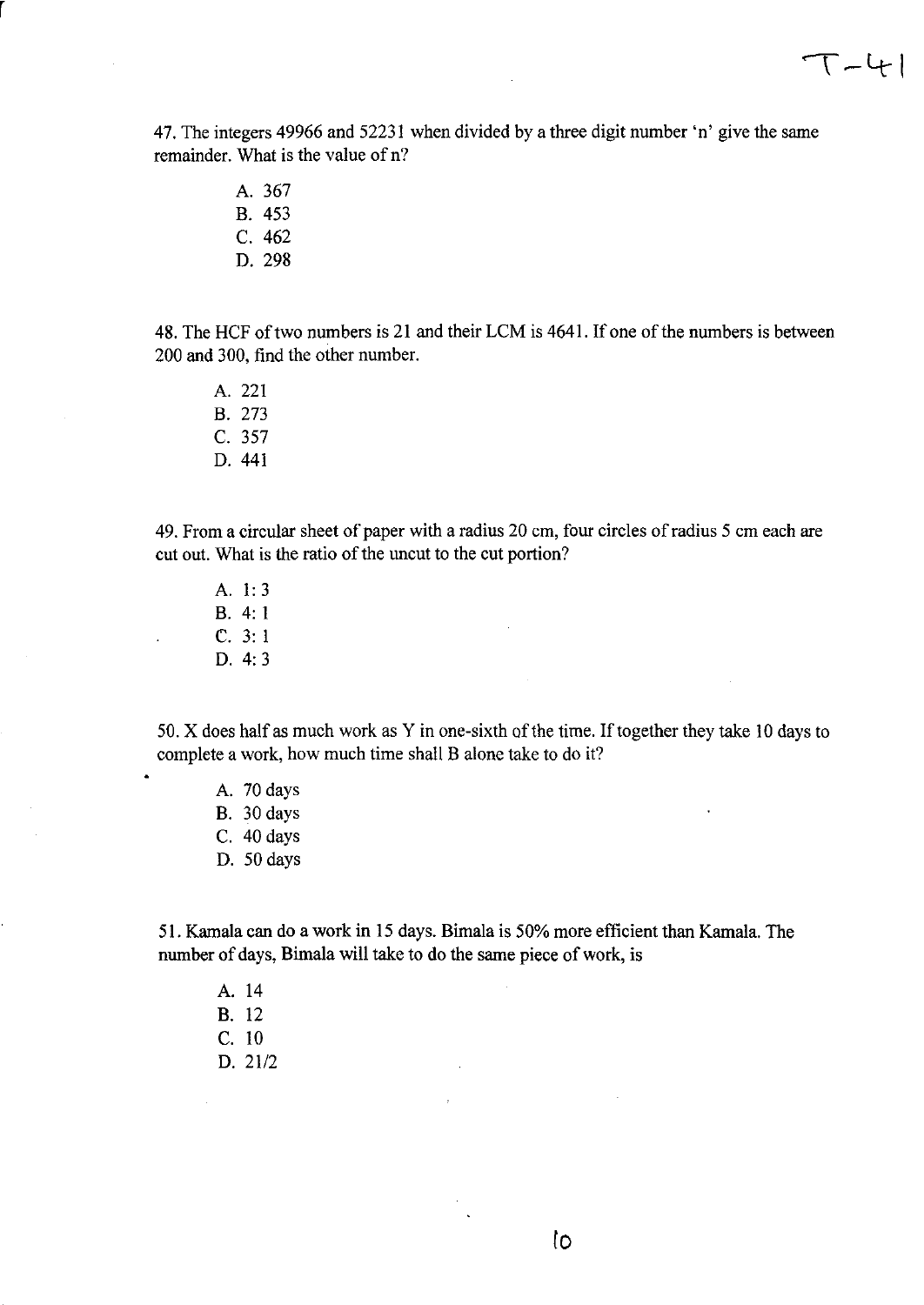52. Three houses are available in a locality. Three persons apply for the houses. Each applies for one house without consulting others. The probability that all the three apply for the same house, is

- A. 7/9 B. 8/9  $C. 1/9$
- D. 2/9

53. Five horses are in a race. Mr. A selects two of the horses at random and bets on them. The probability that Mr. A selected the winning horse, is

- A. *4/5*
- B. 3/5
- C. 1/5
- D. 2/5
- 54. In how many of the distinct permutations of the letters in the word 'MISSISSIPPI' do the
	- 4 I's not come together?
		- A. 39916800
		- B. 34650
		- C. 33810
		- D. 840
- 55. Find the area below  $f(x) = -x^2 + 4x + 3$  and above  $g(x) = -x^3 + 7x^2 10x + 5$  over the interval

 $\mathfrak{h}$ 

- $1 \leq x \leq 2$ :
	- A. 23
	- B. 49112
	- C. *56/3*
	- D. Can't be found
- 56. The minimum value of  $3 \cos x + 4 \sin x + 8$  is:
	- A.5
	- B.9
	- C. 7
	- D. 3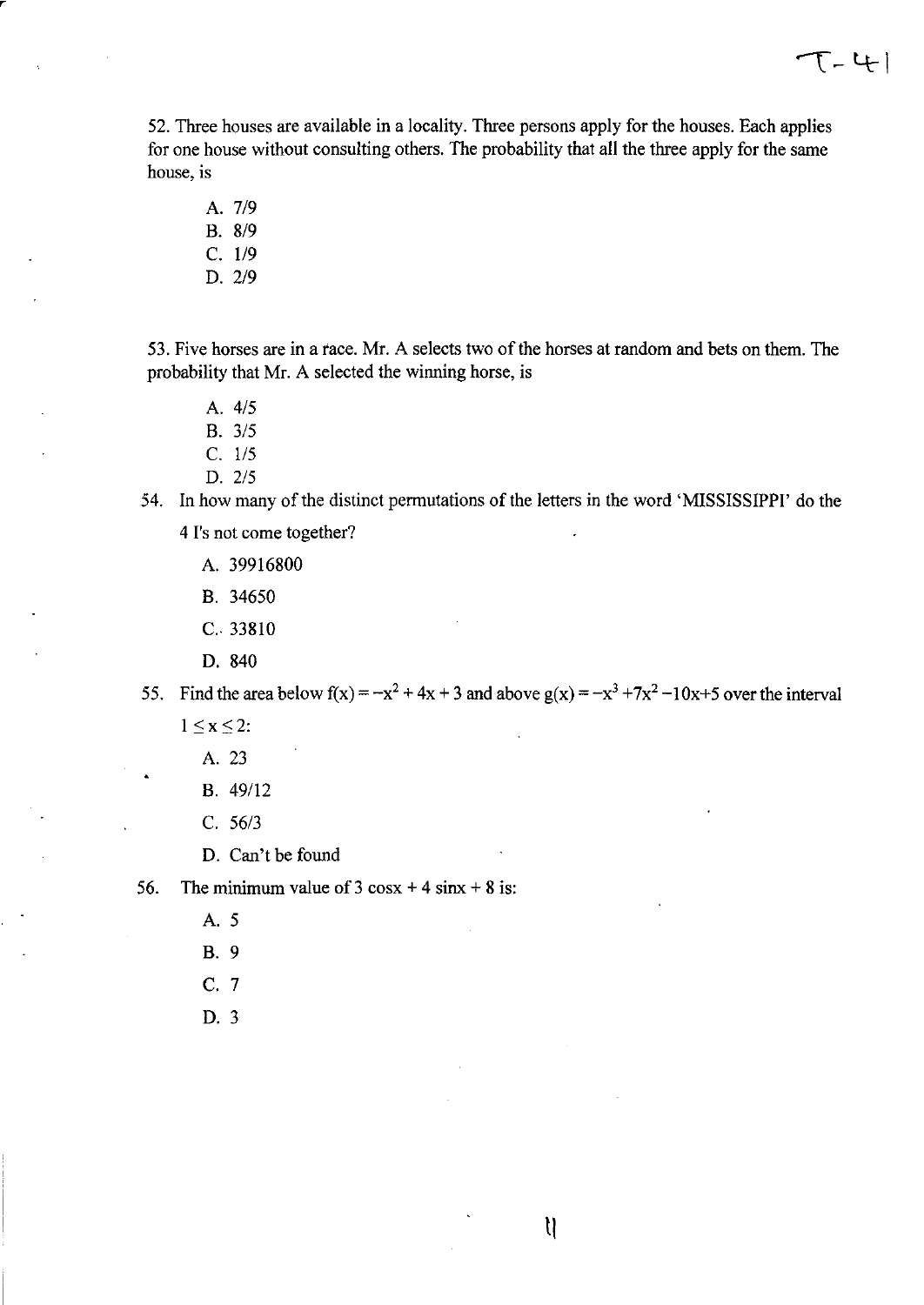57. For the matrix  $A = \begin{bmatrix} 2 & -1 \\ -1 & 2 \end{bmatrix}$  what is correct about its Eigen vectors, with respect to  $\lambda = 1$ ?

エーチー

- A.  $\begin{bmatrix} 1 \\ 1 \end{bmatrix}$  and  $\begin{bmatrix} -1 \\ 1 \end{bmatrix}$  can be the eigen vectors B.  $\begin{bmatrix} 1 \\ 1 \end{bmatrix}$  and  $\begin{bmatrix} -1 \\ -1 \end{bmatrix}$  can be the eigen vectors
- 
- C. Only  $\begin{bmatrix} 1 \\ 1 \end{bmatrix}$  can be the eigen vector
- D. None of the above

58. What is the inverse of the matrix 
$$
A = \begin{bmatrix} 5 & -1 \\ 1 & 2 \end{bmatrix}
$$
?

- A.  $\frac{1}{11} \begin{bmatrix} 2 & 1 \\ -1 & 5 \end{bmatrix}$  $B. \frac{1}{16}$   $\begin{bmatrix} 5 & -1 \\ 1 & 2 \end{bmatrix}$ 11 1 2 C.  $\frac{1}{11} \begin{bmatrix} -5 & 1 \\ 1 & -2 \end{bmatrix}$
- D. Inverse does not exist
- 59. Suppose that a test for using a particular drug is 99% sensitive and 99% specific. That is, the test will produce 99% true positive results for drug users and 99% true negative results for non-drug users. Suppose that 0.5% of people are users of the drug. What is the probability (%) that a randomly selected individual with a positive test is a user?
	- A. 43.5
	- B. 33.2
	- C. 31.8
	- D. 25.4

60. If for the real values of x,  $\cos \alpha = x \frac{1}{x} + \frac{1}{x-1}$ , then:

- A.  $\alpha$  is an acute angle
- B.  $\alpha$  is an obtuse angle
- C. a is an right angle
- D. No conclusion can be drawn
- 61. If  $log_{10}x log_{10}\sqrt{x} = 2 log_x 10$  then x is:
	- A. 10
	- B.  $1/10$
	- C.  $1/100$
	- D.  $1/1000$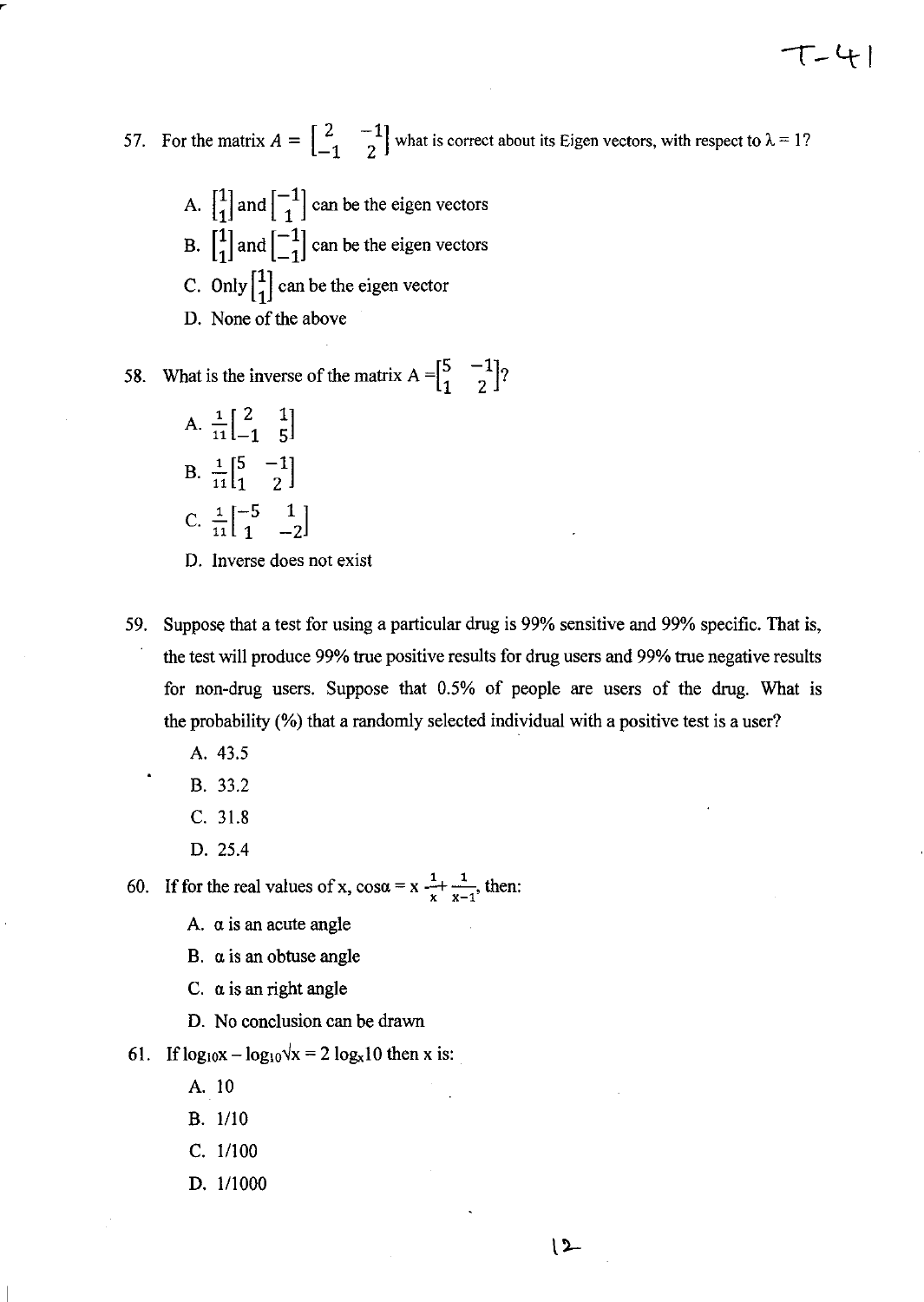62. When  $4^{96}$  is divided by 6 leaves a remainder of:

A. 0

B. 2

C.4

D. 3

63. If  $13x + 1 < 2z$  and  $z + 3 = 5y^2$  then:

- A.  $x < y$
- B.  $x > y$
- C.  $x = y$
- D. none of the above

64. The mean of a distribution is 14 and the standard deviation is 5. What is the value of the coefficient of variation?

A.60.4% B. 48.3% C.3S.7% D.27.8%

65. According to the empirical rule, approximately what percent of the data should lie within  $\mu \pm 2\sigma\mu \pm 2\sigma$ ?

> A.9S% B.8S% C.68% D.99%

66. The sum of the deviations about the mean is always:

A.One

B. Zero

C. Positive

D. Negative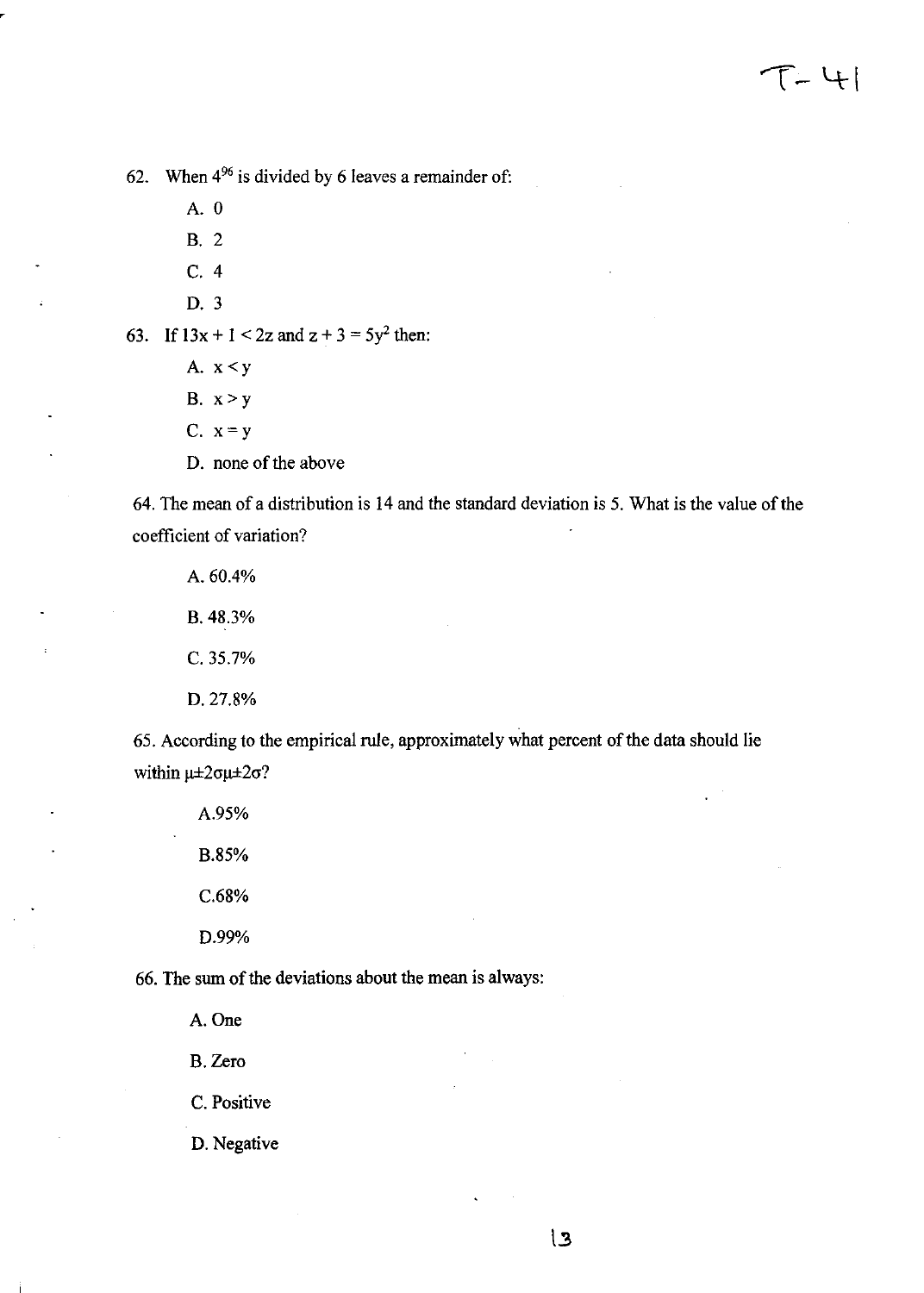67. Which of the following divides a group of data into four subgroups?

A. Percentiles

B. Deciles

C. Median

D. Quartiles

68. If the standard deviation of a population is 9, the population variance is:

- A.9
- B.3
- C.21
- D.81

69. The number of accidents in a city during a given year is

- A. Discrete variable
- B. Continuous variable
- C. Qualitative variable  $\ddot{\phantom{a}}$ 
	- D. Constant

70. A parameter is a measure which is computed from

 $\mu$ 

A. Population data

B. Sample data

C. Test statistics

D. None of these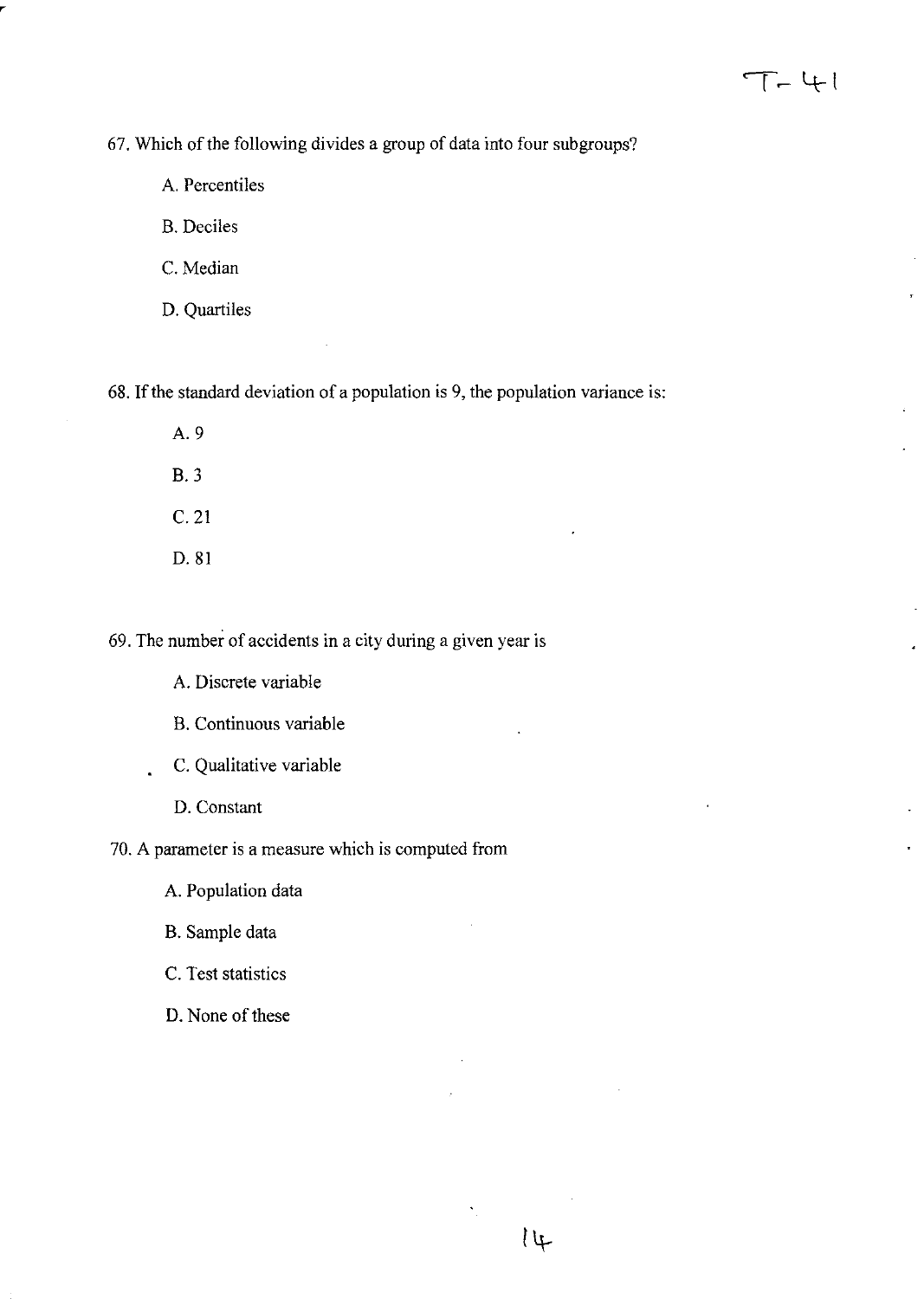# Directions for questions 71 to 75. Please read the following and the pie chart and answer the questions from 71 to 75

The following pie-chart shows the sources of funds to be collected by the National Highways Authority of India (NHAI) for its Phase II projects. Study the pie-chart and answers the question that follow.



·71. Nearly about 20% of the funds are to be arranged through:

A. SPVS

B. External Assistance

C. Annuity

D. Market Borrowing

72. If NHAI could receive a total of Rs. 9695 crores as External Assistance, by what percent (approximately) should it increase the Market Borrowing to arrange for the shortage of funds?

A.4.5%

B. 7.5%

C.6%

D.8%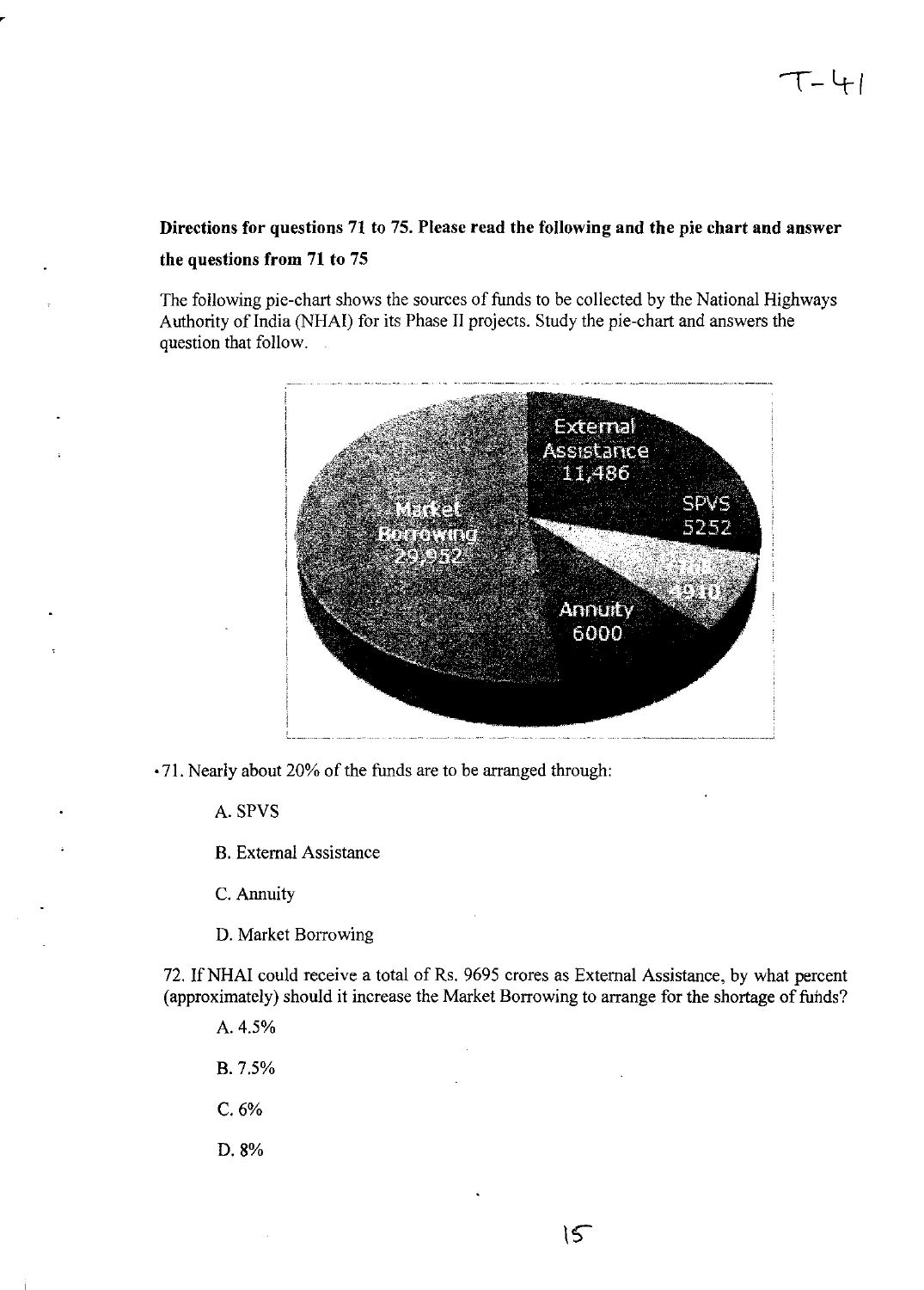73. If the toll is to be collected through an outsourced agency by allowing a maximum 10% commission, how much amount should be pennitted to be collected by the outsourced agency, so that the project is supported with Rs. 4910 crores?

A. Rs. 6213 crores

 $\pmb{\mathsf{I}}$ 

B. Rs. 5827 crores

C. Rs. 5401 crores

O. Rs. 5316 crores

74. The central angle corresponding to Market Borrowing is

A.52° B.137.8° C. 187.2° D. 192.4°

75. The approximate ratio of the funds to be arranged through Toll and that through Market Borrowing is.

**tb** 

A.2:9 B. 1: 6 C. 3: 11 0.2: 5